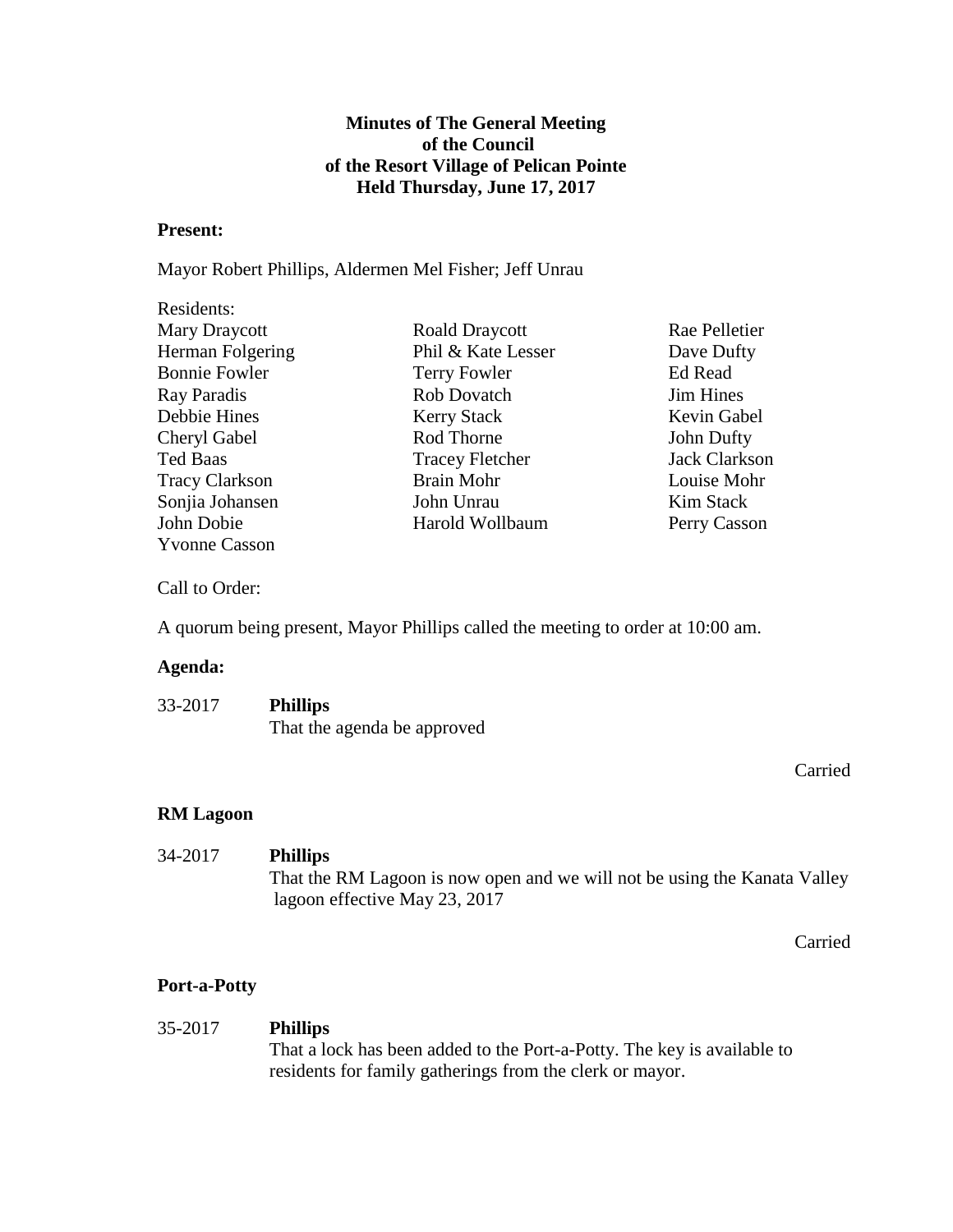#### Carried

### **Last Mountain Regional Landfill**

### 36-2017 **Phillips**

That we withdraw from the Last Mountain Regional Landfill effective immediately due to the landfill breaching the Public Utility Board agreement and further that we do not make any more payment with respect to the governance or operations of the landfill.

Carried

Carried

### **Property Clean-up**

.

# 37-2017 **Phillips** That all residents are reminded to do a general clean-up of their property.

### **Boat Trailer Storage**

## 38-2017 **Phillips**

That a letter will be sent to all residents to have their trailers parked on McKillop Crescent numbered by July 31, 2017. There will be one assigned spot per resident and plan will be posted on the web-site once it is complete.

Carried

### **Annual Picnic**

39-2017 **Phillips** That Katie Lesser, Cheryl Gabel and Angie Lott will organize the picnic and it will be hosted on John Dufty's vacant lot.

Carried

### **Picnic Table/Benches/Playground Equipment**

#### 40-2017 **Phillips**

That a playground committee be formed to plan and organize a new playground area. Rae Pelletier has volunteer to chair the committee and report back to council.

Carried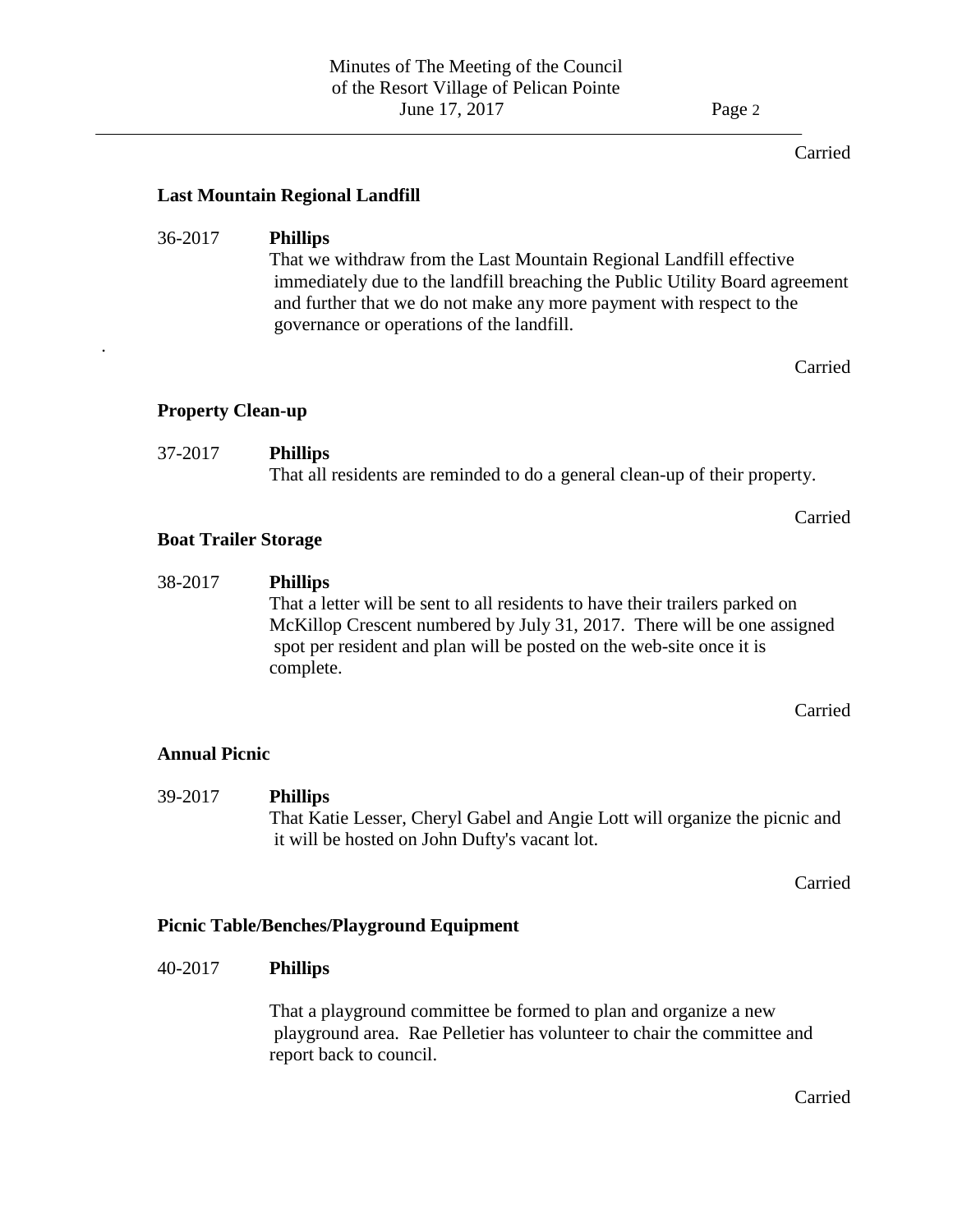#### **Discharge of Firearms**

## 41-2017 **Phillips** That there is a bylaw for the use of firearms within the village - Bylaw 2-87 Prohibit the Discharge of Firearms within the village.

Carried

#### **Walkway**

### 42-2017 **Fisher** That there will be a walkway cleared from Watson Street to the main beach for resident to be able to walk. Contact Mel Fisher for volunteers to help clear.

#### Carried

### **Fire Ban**

#### 43-2017 **Phillips** That if the province enacts a fire ban it will be posted on the web-site. The fire pit will be removed from the main beach.

#### Carried

#### **Boat Launch**

| 44-2017 | <b>Phillips</b>                                         |
|---------|---------------------------------------------------------|
|         | That 2 more pads will be purchased for the boat launch. |

#### **Boat Dock**

#### 45-2017 **Phillips** That a tender will be issued to build a dock by the boat launch.

Carried

Carried

### **Daily Parking for Boat Trailers**

#### 46-2017 **Phillips**

That there will be daily parking for boat trailers at the intersection of Richards and Watson Street on the road allowance; a sign will be posted for the designated area.